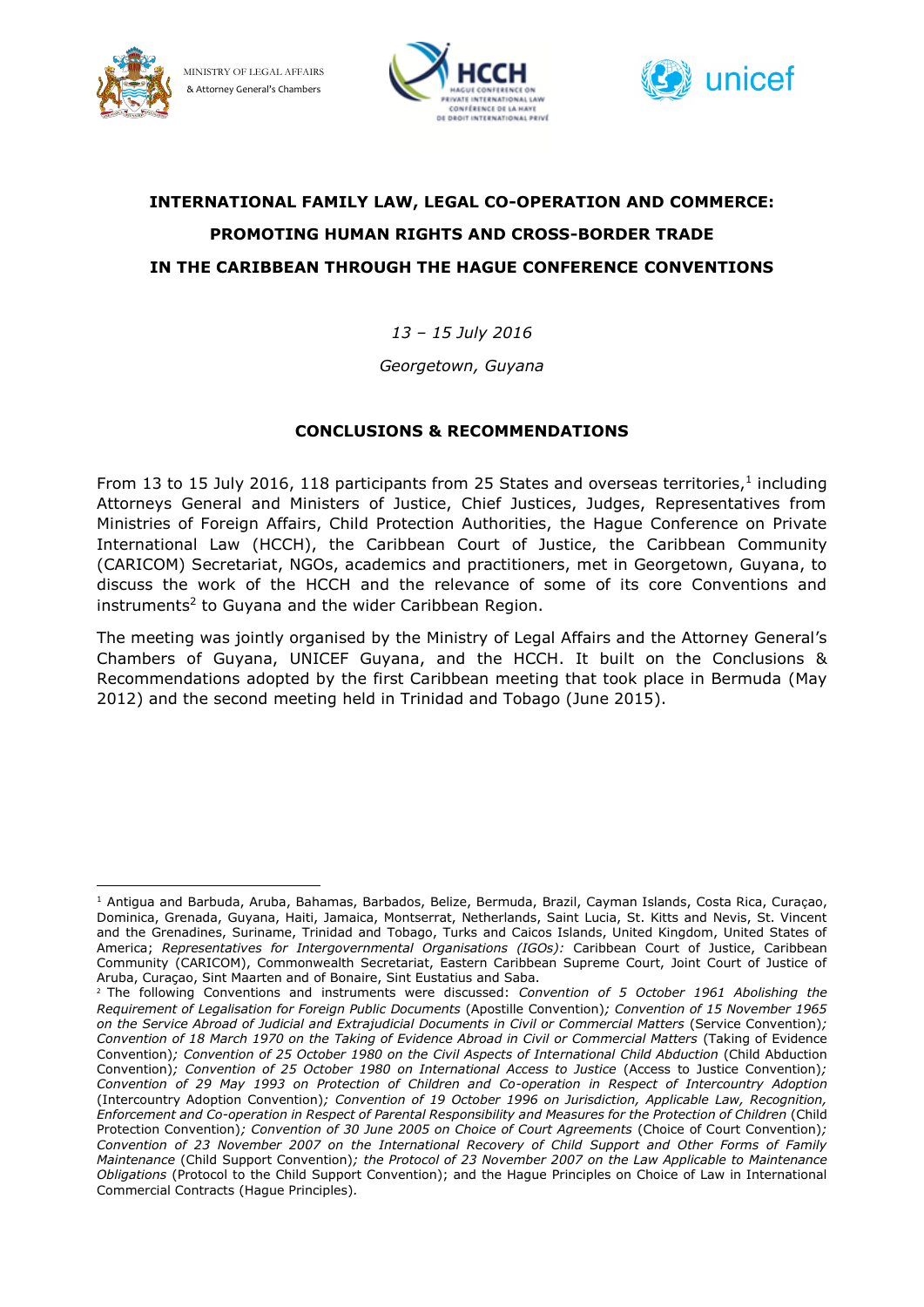





## **THE PARTICIPANTS**

*Recognised* the valuable opportunity that the meeting afforded the participants to:

- a) gain a better understanding of the work of the HCCH, the Hague Conventions and their relevance for the Region;
- b) appreciate how the Hague Conventions serve as a basis for furthering co-operation, communication and co-ordination between legal systems;
- c) understand the interactions between the Hague Conventions and the implementation of international human rights, as well as the promotion and facilitation of international trade and investment; and
- d) exchange experiences with respect to the Hague Conventions and their relevance in the Region.

#### **I. In relation to the Hague Conference:**

- a) *Acknowledged* that becoming members of the HCCH (*i.e.* the Organisation) will allow Caribbean States to: i) actively participate in the development of global solutions and mechanisms needed to address cross-border legal challenges that affect the international community (in particular for the protection of human rights and facilitation of cross border trade), contributing to the process with their national and regional perspective; and ii) greatly enhance the possibility of receiving technical assistance from the Permanent Bureau and other partners in relation to the implementation and practical operation of the Hague Conventions; and
- b) *Recommended* that each State in the Region actively consider becoming a Member State of the Hague Conference.

#### **II. In relation to the Hague Children's Conventions:**

- a) *Recognised* that the four Hague Children's Conventions (*i.e.*, the Child Abduction, Child Protection, Adoption and Child Support Conventions) are a means to give real effect to some of the fundamental principles enshrined in the United Nations Convention on the Rights of the Child of 1989, based on the principle of the best interest of the child;
- b) *Recognised* that the 1980 Child Abduction Convention offers an effective framework to facilitate the swift return of children in child abduction cases; and that the 1996 Child Protection Convention provides a comprehensive framework of private international law rules for the cross-border protection of children, thus effectively complementing the Child Abduction Convention by offering clear rules on jurisdiction, including for urgent measures and their recognition, on the applicable law to the relevant issues, and the recognition of protective measures in general. These two Conventions also provide an effective framework for cross-border co-operation amongst authorities, which includes obtaining information on the child (in terms of location, needs, and other information), as well as laws and services in other States;
- c) *Recognised* that the 1993 Intercountry Adoption Convention provides an effective framework, based on cooperation between States, to ensure that cross-border adoptions only take place in the best interest of the child;
- d) *Recognised* that the 2007 Child Support Convention offers a comprehensive and effective framework to ensure the effective recovery of maintenance obligations abroad;
- e) *Recommend* that each State in the Region actively consider becoming a party to the Hague Children's Conventions; and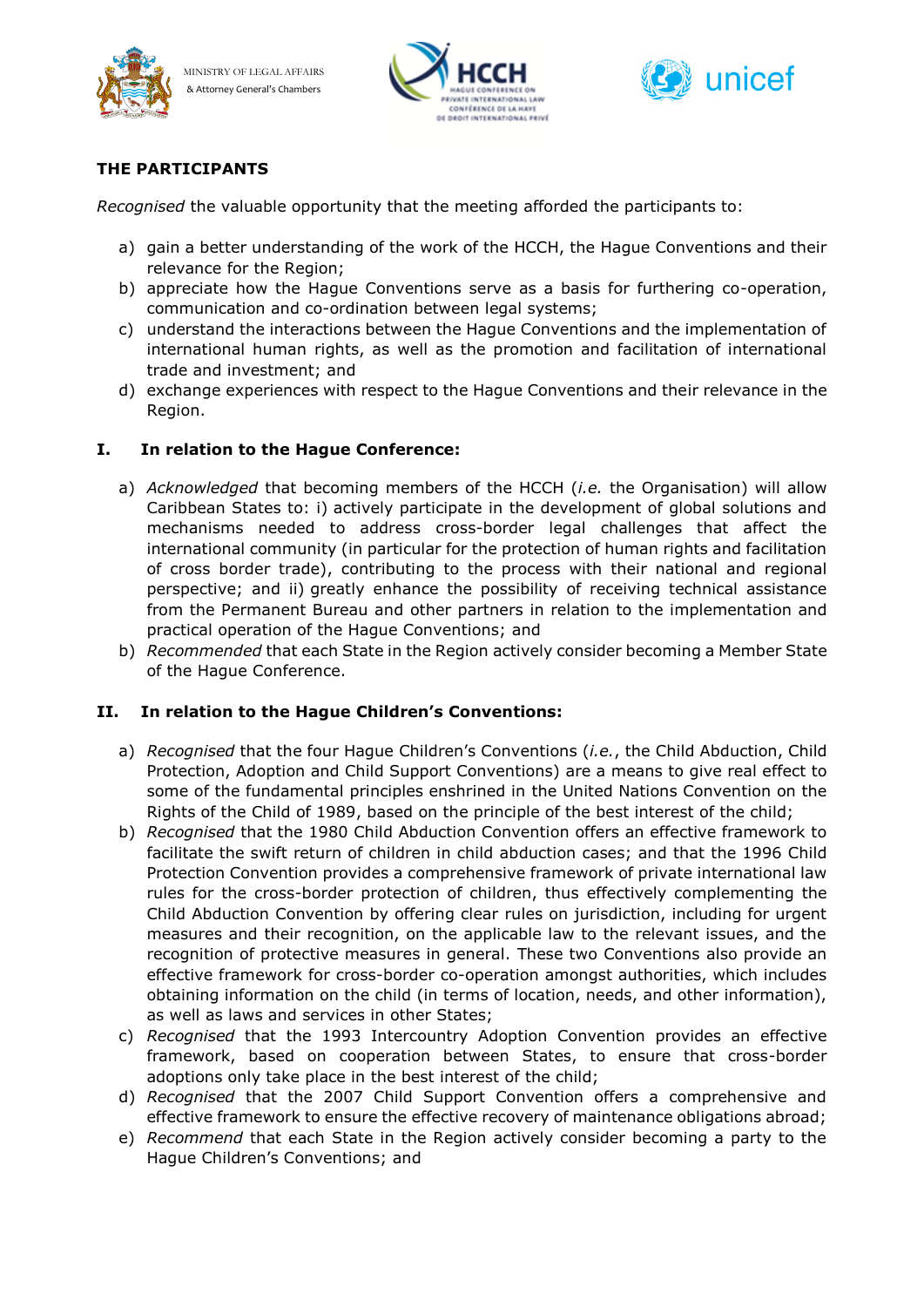



f) *Encouraged* States and territories which have not yet done so to designate Mediation Contact Points in relation to cross-border children's matters.

## **III. In relation to the Hague International Network of Judges**

- a) *Recognised* the value of the Hague International Network of Judges in facilitating the practical operation of the Hague Children's Conventions, and the facilitation of Direct Judicial Communications;
- b) *Encouraged* States and territories which have not yet done so to designate one or two Judges to the Network; and
- c) In this respect, were *pleased to hear* about the recent designations of Hague Network Judges by Barbados, Bermuda, the Cooperative Republic of Guyana, Jamaica, Suriname and Turks and Caicos (and current considerations for Aruba, Curaçao, and Sint Maaarten).

#### **IV. In relation to legal co-operation, litigation and commercial law**

- a) *Recognised* that the 1961 Apostille Convention greatly facilitates the fast and efficient authentication of public documents emanating from one Contracting State to be produced in another Contracting State, thus also contributing to establish an environment that is more conducive to foreign direct investment, as highlighted by the World Bank Group; participants also noted and further encouraged the increasing use of electronic Apostilles (e-Apostilles) and electronic registers of Apostilles (e-Registers);
- b) *Recognised* that the 1965 Service and the 1970 Evidence Conventions greatly simplify and expedite the transmission of requests for the service of process and the taking of evidence abroad, and that the Conventions facilitate the prompt execution of those requests, establishing an international standard that commercial operators expect to be available to them;
- c) *Recognised* that the Access to Justice Convention, ensures that the mere status as a foreigner or the absence of residence or domicile in a State are not grounds for discrimination with regard to access to justice in that State, and this Convention effectively complements the Hague Service and Evidence Conventions;
- d) *Recognised* that the Choice of Court Convention provides legal certainty and predictability to parties engaged in cross-border commercial transactions, thus reducing transactional and litigation risks;
- e) *Recognised* that the Hague Principles provide a modern and comprehensive regime to promote party autonomy in international commercial contracts, and that they provide a comprehensive blueprint to guide users in the creation, reform, or interpretation of choice of law regimes at the national, regional, or international level; and
- f) *Recommend* that each State in the Region actively consider becoming a party to the Hague legal co-operation, litigation and commercial law Conventions, and assessing its domestic private international law rules on the law applicable to international commercial contracts against the background of the Hague Principles.

### **V. HCCH - UNICEF**

- a) *Recognised* that the meeting enabled participants to appreciate the great importance of the Hague Children's Conventions;
- b) *Recognised* that these Conventions are based on the principle of the best interests of the child, which is a fundamental legal and interpretative principle, as well as a rule of